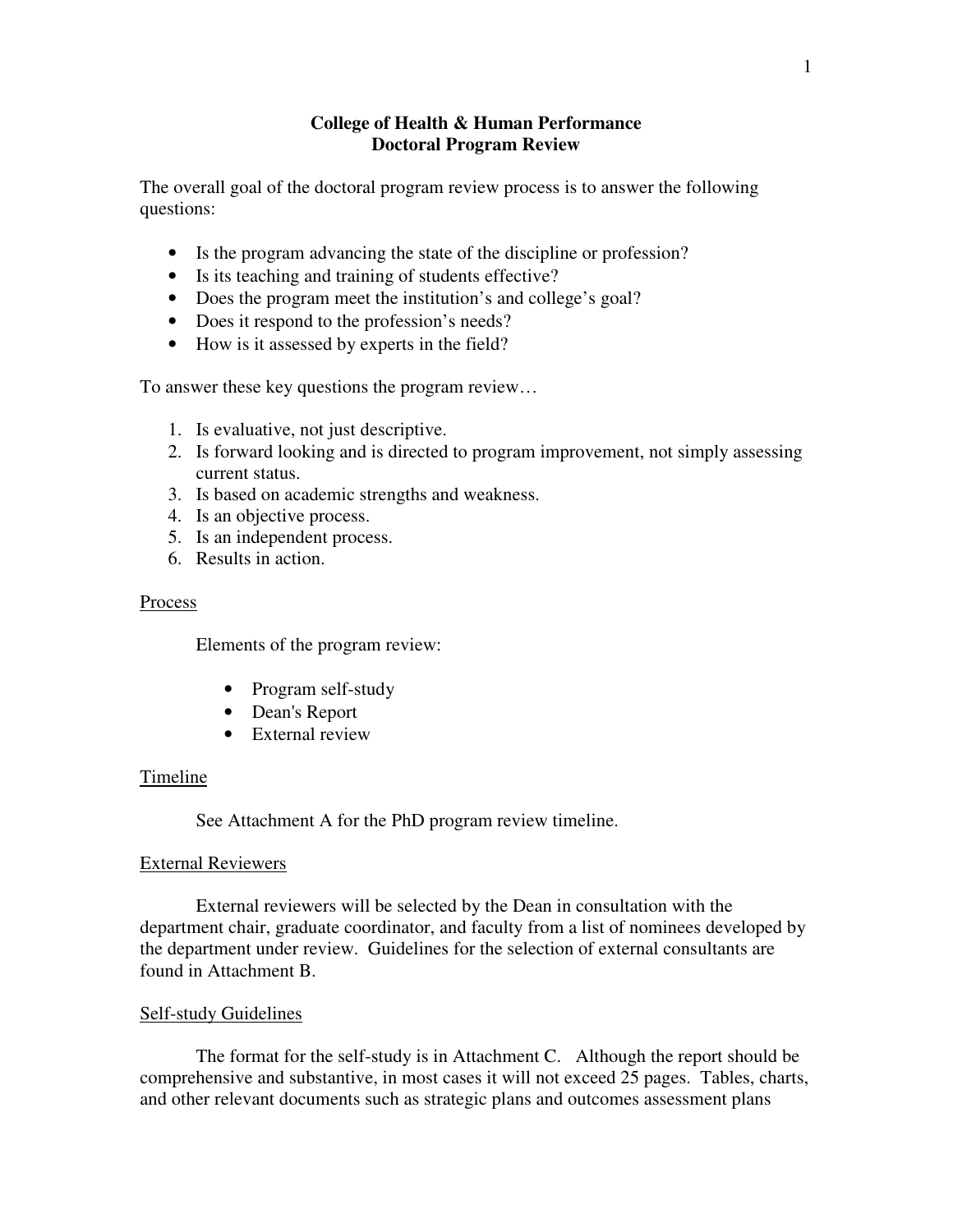should be placed in appendices. All documentation will be developed and submitted in electronic format.

The Associate Dean for Academic Affairs will assist the program in obtaining all relevant institutionally generated data (Metrics – Attachment D), needed for the selfstudy

The Dean's Report will include, but not necessarily be limited to, a discussion of the following aspects of the program under review:

- Internal and external demand/need
- Competitive/strategic advantage
- Quality of students/student productivity
- Faculty productivity
- Centrality

## Program Review Outcomes

- Resource decisions (e.g. enhance, reduce, maintain, eliminate, or review further)
- An action plan to implement recommended changes on a specific, agreedupon schedule.

Presented to College Council: July 31, 2007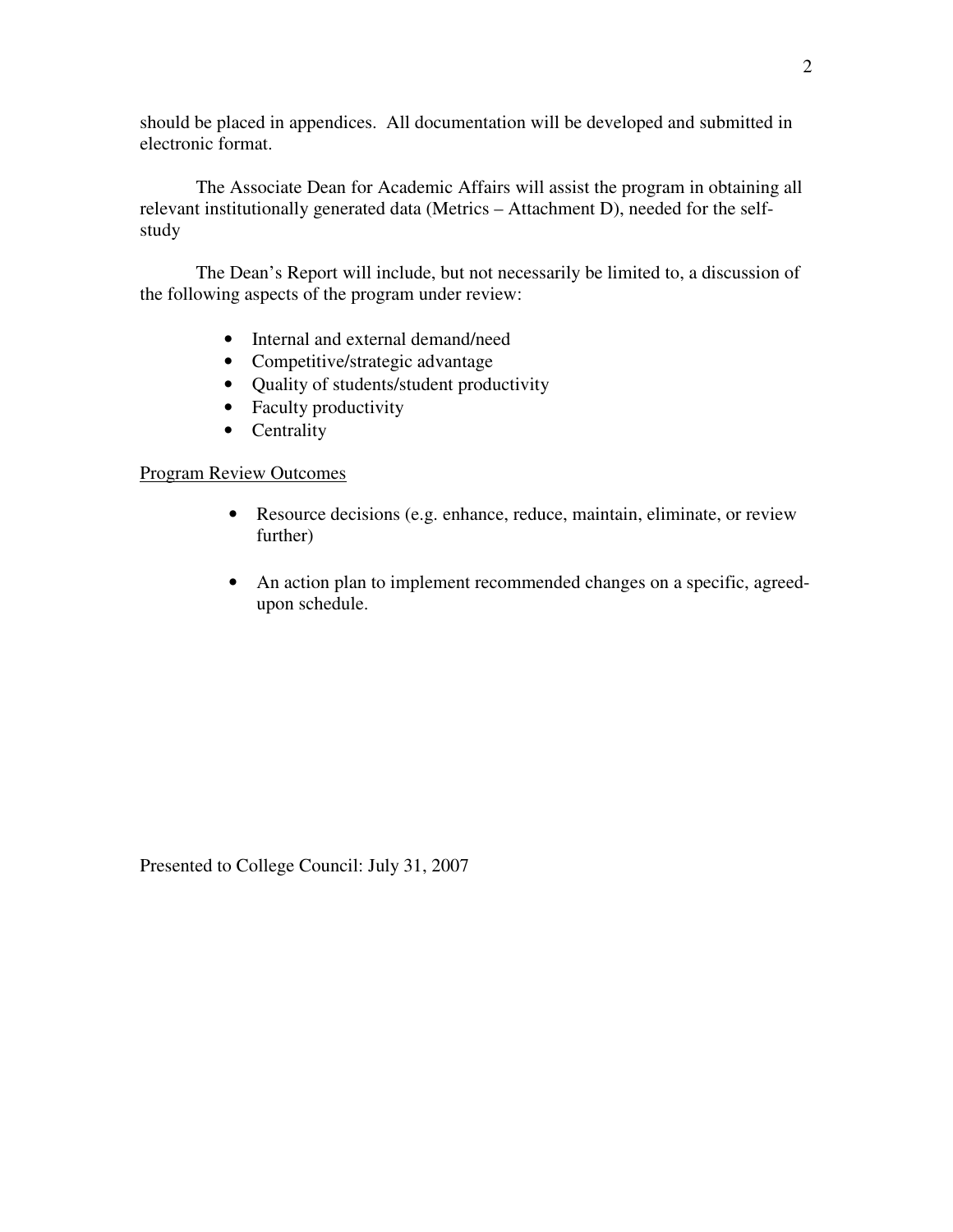# Attachment A

# **PhD Program Review Timeline**

| What                                       | When                 | <b>Who</b>        | Completed      |
|--------------------------------------------|----------------------|-------------------|----------------|
| Develop metrics to be used for program     | <b>Fall 2006</b>     | GC                | X              |
| review                                     |                      | Dean              |                |
| Approve/agree upon metrics                 | March 2007           | Dean              | X              |
|                                            |                      | Dept Chairs       |                |
|                                            |                      | Faculty           |                |
| Identify potential external reviewers      | <b>Fall 2006</b>     | GC                | X              |
| Set external review dates and send letters | Spring 2007          | Dean              | X              |
| Develop self-study outline                 | March 2007           | GC                | $\overline{X}$ |
|                                            |                      | Assoc Dean        |                |
| Approve self-study outline                 | May 2007             | Dean              |                |
|                                            |                      | GC                |                |
|                                            |                      | Dept Chairs       |                |
|                                            |                      | College           |                |
|                                            |                      | Council           |                |
| Conduct self-study                         | April – Oct          | GC                |                |
|                                            | 2007                 | Dept faculty      |                |
|                                            |                      | Assoc Dean        |                |
| Depts. meet to discuss self study          | Aug. - Sept.         | GC                |                |
|                                            | 2007                 |                   |                |
| Academic Affairs gather metrics data for   | April - Sept         | <b>Assoc Dean</b> |                |
| depts.                                     | 2007                 | GC                |                |
| Conduct doctoral student alumni survey     | $May - Aug$          | <b>Assoc Dean</b> |                |
|                                            | 2007                 | GC                |                |
| Invite external reviewers                  | <b>Fall 2007</b>     | Dean              |                |
| First draft of report                      | Nov 1, 2007          |                   |                |
| Final self-study report                    | December 15,<br>2007 |                   |                |
| College wide meeting to share self-study   | Dec 2007             |                   |                |
| reports                                    |                      |                   |                |
| Send self-study to external reviewers      | Jan 15, 2008         | Dean              |                |
| External reviewer site visit               | Feb 2008             |                   |                |
| External reviewer report                   | March 2008           |                   |                |
| Send self-study reviews to "Super          | March 15,            |                   |                |
| Review Team"                               | 2008                 |                   |                |
| Super review team site visit               | April 2008           |                   |                |
| Final report                               | <b>May 2008</b>      |                   |                |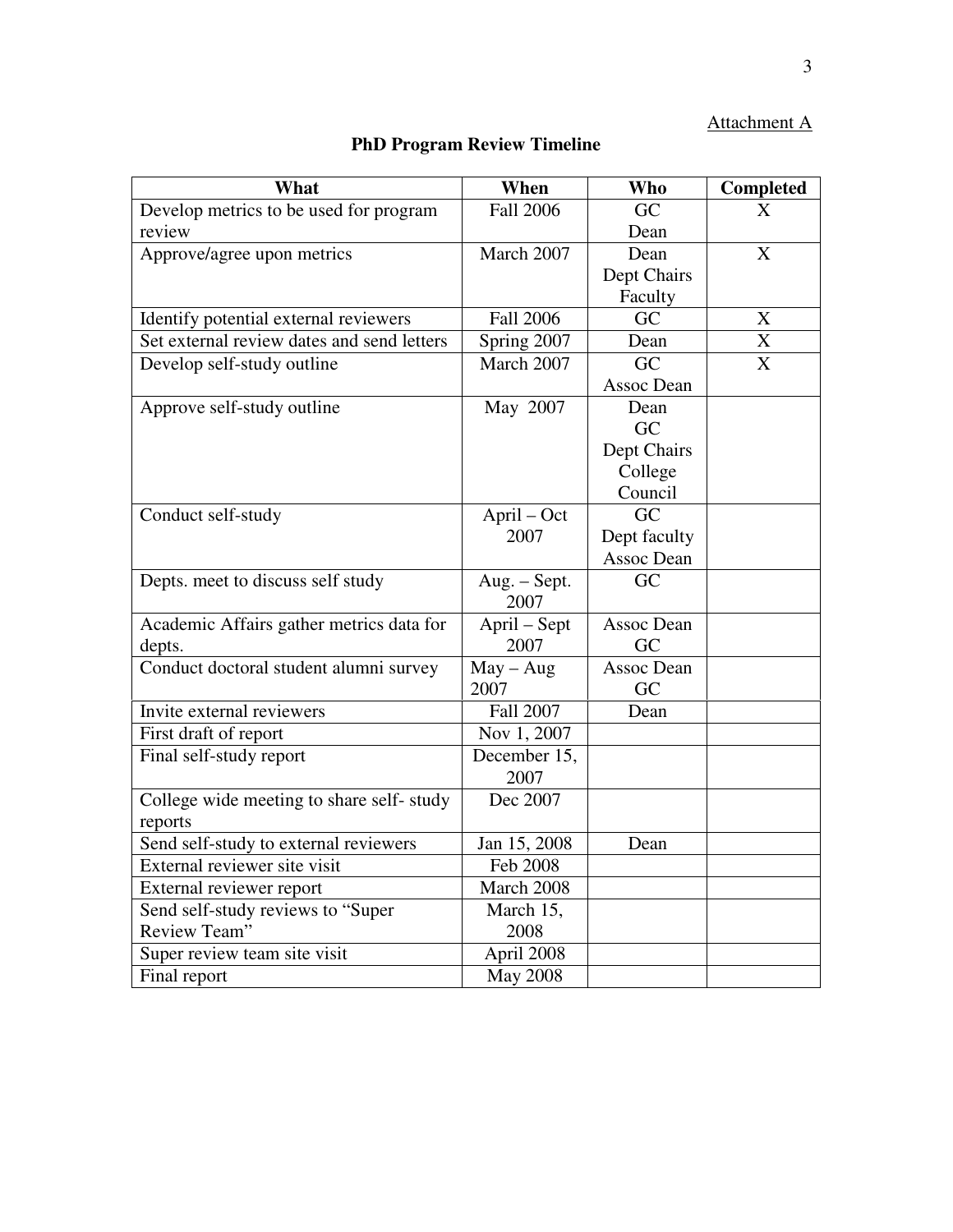# Attachment B

# **Guidelines for Selection of Outside Reviewers for Academic Program Review**

Nominees should meet the following criteria:

# *Required*

- Holds (or has held) the rank of Professor.
- Is (or has been) affiliated with an institution outside the State of Florida that offers programs similar to the one(s) being reviewed.
- Has administrative experience.
- Has a respected record of scholarly activity in the discipline.
- Is currently active in the discipline.
- Has no conflict of interest with the University, college or program being reviewed.

# *Preferred*

- Has experience in evaluating programs (e.g., accreditation or program review team member).
- Has an international and/or national reputation in the discipline.
- Is affiliated with an AAU institution.
- Is (or has been) affiliated with an institution that the program being reviewed unit regards as a peer or inspirational peer.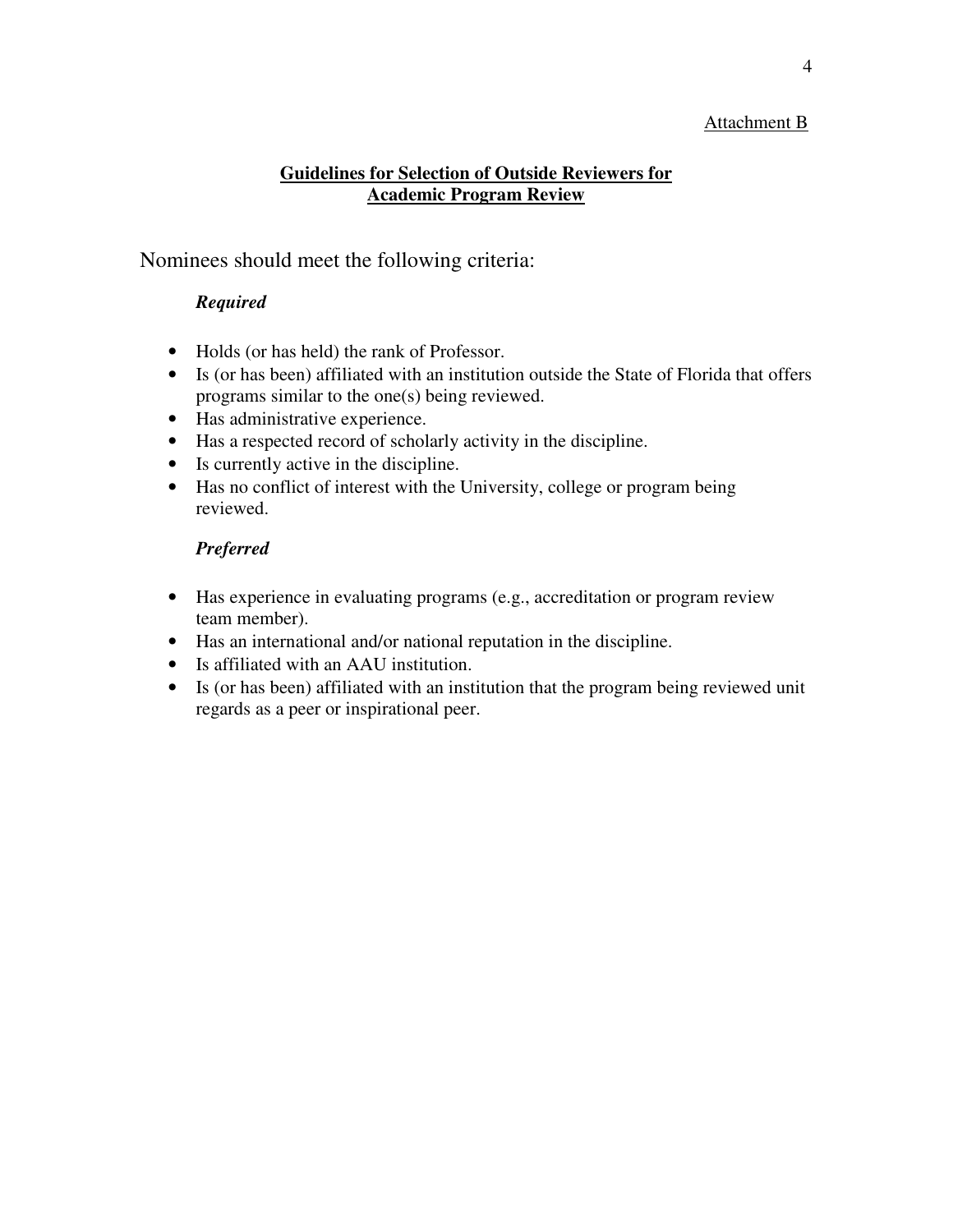#### Attachment C

#### **Academic Program Review**

#### **Elements of The Program Self-Study**

#### I. Mission and Program Description

- a. Mission /Purpose of the Program
	- i. Briefly describe the mission of the program and include a brief historical perspective of the program.
- b. Program Components/Courses/Requirements
	- i. Briefly describe degree program, including areas of strength and concern, and any special characteristics of the program, its students, or its graduates. Briefly describe curriculum and graduate requirements and pass rate on qualifying exams. In appendix include Graduate Student Handbook.
	- ii. Department Profile. Graduate faculty, support staff, numbers of students, degrees awarded, portion of budget to graduate program (PhD), amount of externally funded research, and federal research expenditures.
		- 1. Programmatic Climate. Scholarly community, quality of student mentoring, esprit de corps, critical mass of graduate faculty and students, and activities to promote diversity.
		- 2. Collateral Support. Interactions and collaborative research efforts with other departments and centers on and off campus.
	- iii. Faculty Profile. Number of graduate faculty, tenured and tenure earning, total number of faculty, number of new faculty, number of retiring faculty within next five years, age, gender and ethnicity of tenured and tenure earning faculty.
		- 1. Faculty Research & Scholarly Productivity. Description of faculty research, individual productivity, and external grants. Complete CV of each faculty member in appendix.
		- 2. Faculty Contribution to Graduate Program. Faculty/graduate student ratio, average course load, average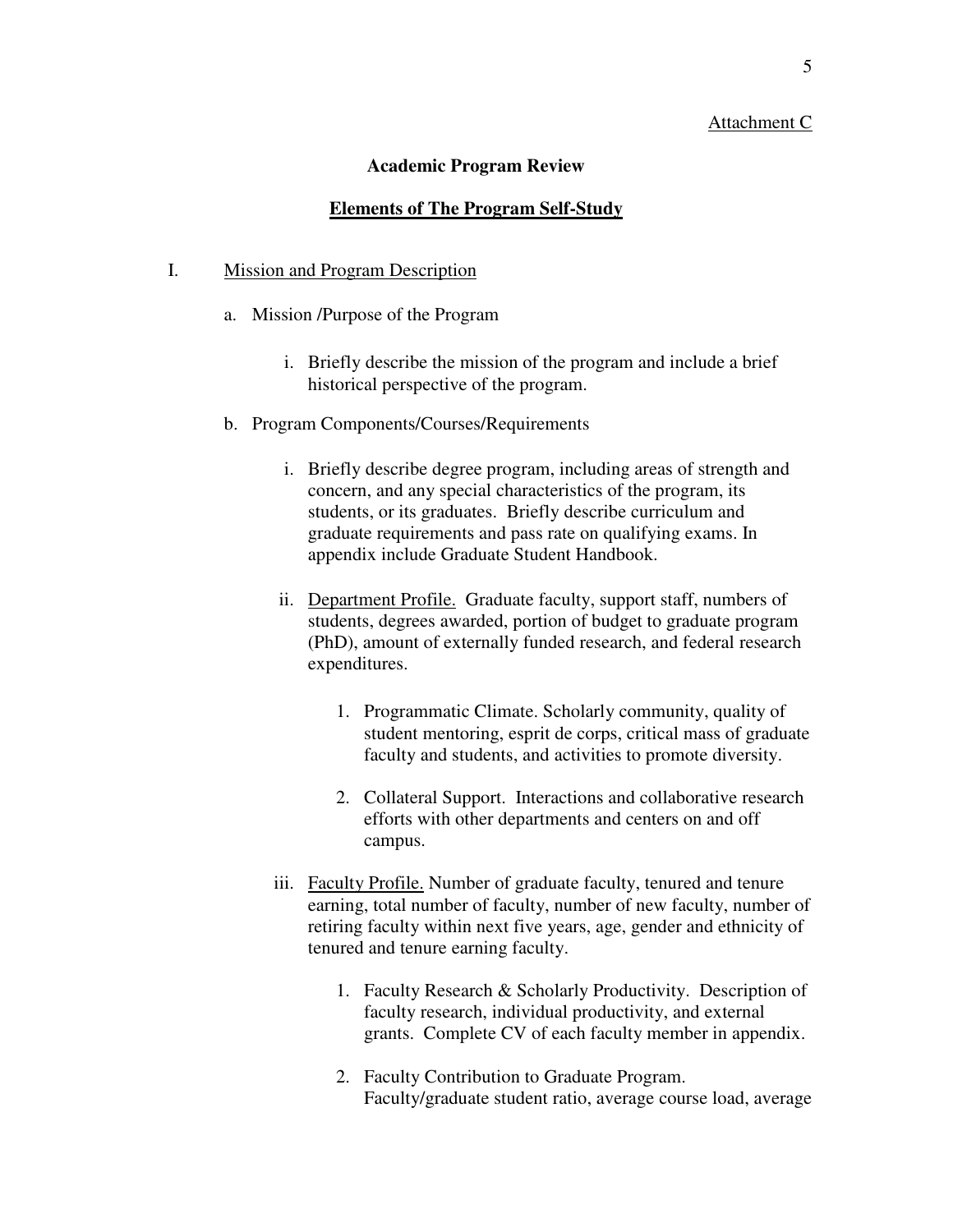dissertation load per faculty, and graduate teaching evaluations.

- c. Graduate Student Profile. Admissions criteria, admissions yield, enrollment, standardized scores and GPA of students applied, admitted and enrolled; citizenship; FT/PT status, age, gender and ethnicity of applied, admitted and enrolled.
	- 1. Financial Support for Students. Department, college and institutional funding, number and percent of students with teaching and research assistantships, and the selection process for such positions.
	- 2. Student Productivity. Number of peer reviewed publications, impact factors of publications, professional peer-reviewed presentations, degree completion rates, and average time to degree.
	- 3. Student Professional Development Opportunities. Workshops available for students. Student participation in these activities. Graduate student organization.
	- ii. Profile of Graduate Alumni. Number of graduates, current positions, research productivity (i.e, publications, grants). Alumni Survey results shared.
- d. Goals and Objectives
	- i. Expected Outputs and Outcomes. With reference to Department Profiles or other data sources, provide a brief analysis and assessment of the contribution of the program to the institutional mission. Describe short-term and long-term plans, aspirations, and goals for the future.
	- ii. Resources and support services. Describe program goals and objectives with respect to improvement and enhancement of:
		- 1. Faculty and staff
		- 2. Library resources
		- 3. Facilities and equipment
		- 4. Resource needs for specific improvements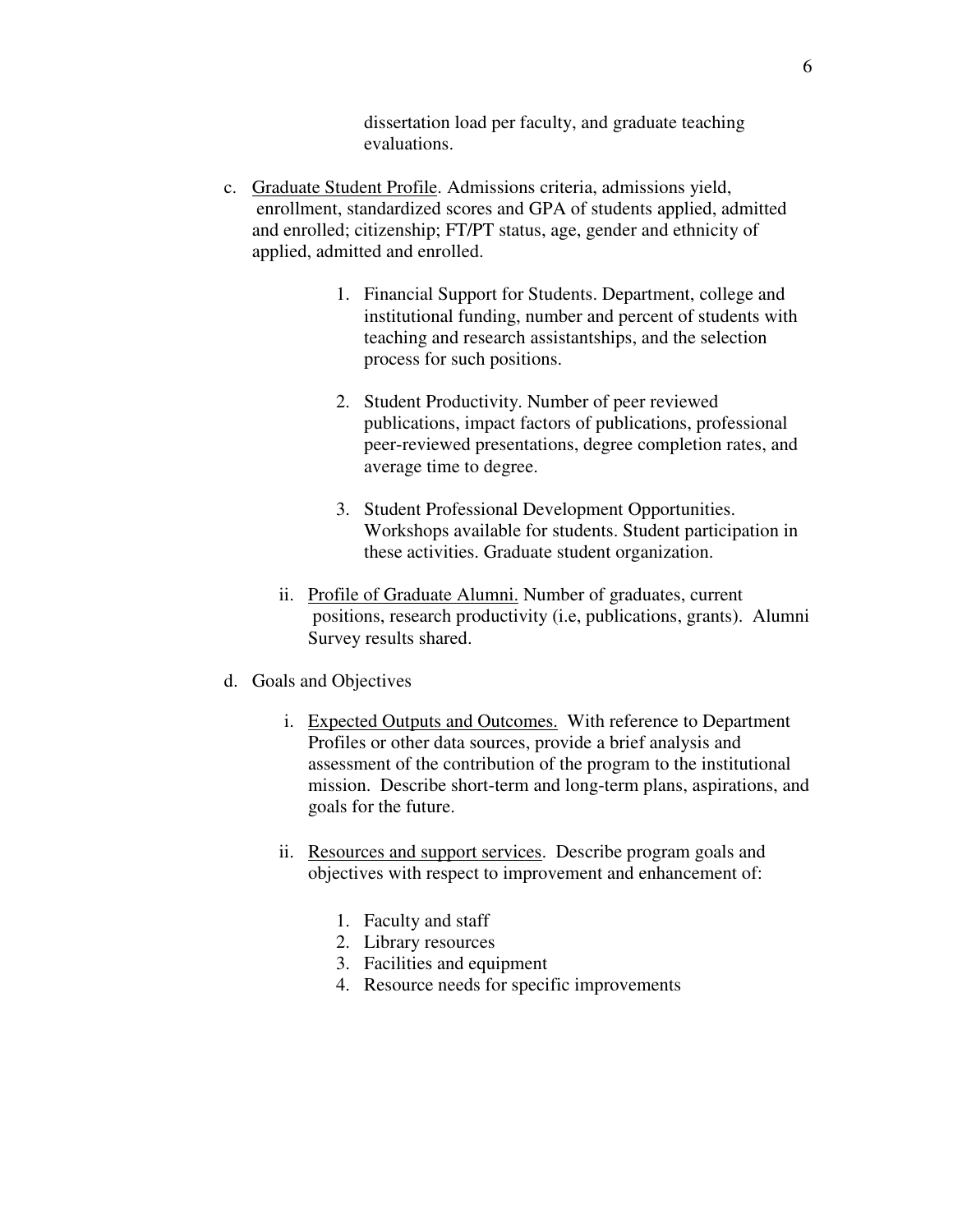## II. Data Collection

## Metrics *(Attachment D)*

## III. Resources and Support Services

- i. Provide information about the program faculty and their contributions to research, teaching and service. Include information on research productivity, teaching loads, and service activities.
- ii. Describe institutes, centers and other special programs/projects that contribute to program quality.
- iii. Describe facilities, staff, and budget. Include information on graduate assistantships, external funding, and other program resources.

## IV. Strengths, Opportunities, and Barriers

- i. Identify factors that have enabled the program to move toward its goals, objectives, and expected outcomes, and factors that have hindered the program in its ability to achieve its goals, objectives, and expected outcomes.
- ii. Discuss positive and negative relationships among undergraduate and masters programs, and the doctoral program within the department.

## V. Future Directions

i. Plans for new faculty hires, new courses new facilities, new or expanded research, etc.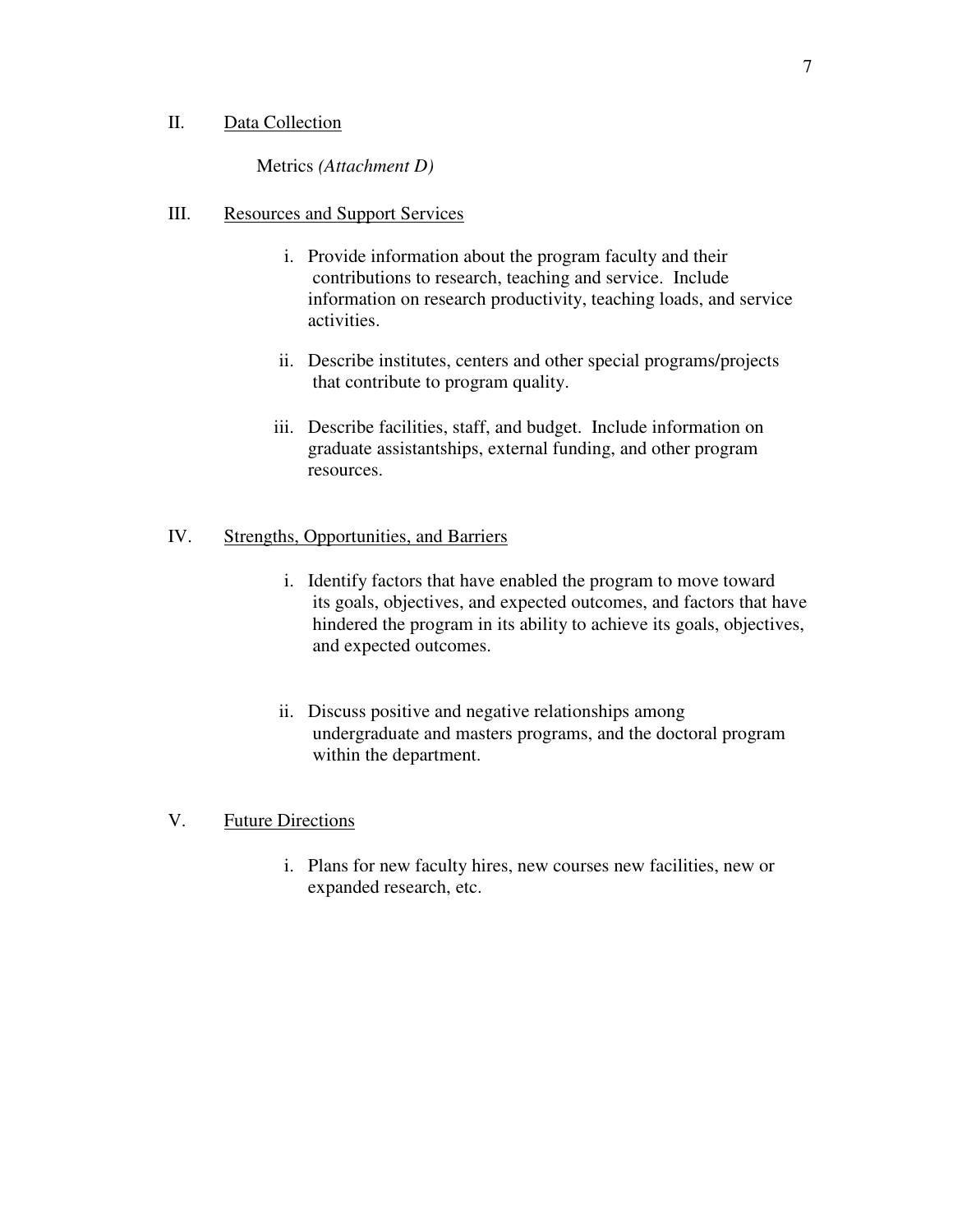# VI. **Continuous Improvement**

- *a. Recommendations for program improvement in research, teaching, and service* 
	- i. Include recommendations that will create additional opportunities for and/or remove barriers to accomplishment of goals, objectives, and expected outcomes.

## VII. **Dean's Report**

- i. Should include, but not necessarily be limited to, discussion of the following aspects of the program(s) under review:
	- 1. Internal and external demand/need
	- 2. Competitive/strategic advantage
	- 3. Quality of students
	- 4. Faculty productivity
	- 5. Centrality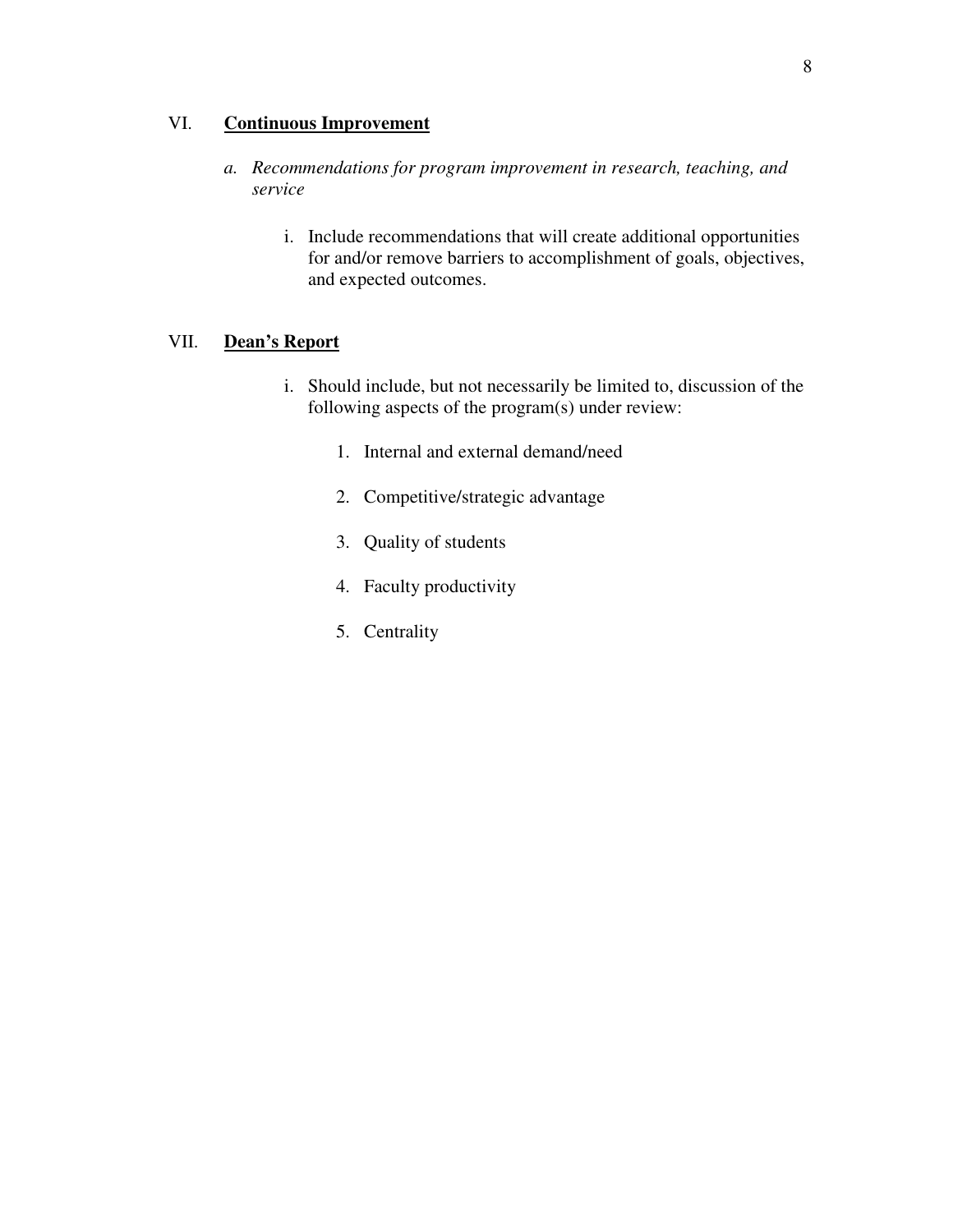## I. **Attachment D**

#### **PhD Program Metrics**

# **Doctoral Program Review**

*What is the departmental mission and to what degree is the scholarship of the faculty aligned with that mission?* Metrics:Ratio of PhD to MS students.  $\ddot{P}$  + PhD degrees / # MS degrees / # MS degrees / # MS degrees / # MS degrees Ratio of PhD degrees to all degrees awarded Ratio of Graduate Faculty to all faculty whose all faculty who chair doctoral committees / total # of tenured (accruing) faculty Research expenditures Total \$ departmental research expenditures / total departmental budget

#### **1. Mission: METRICS OPERATIONALIZED**

# PhD degrees / total # degrees

#### **2. Student Recruitment, Admission Standards, and Selection Criteria:**

*Are highly qualified students being admitted to the doctoral program?* Metrics:**GRE** scores verbal GRE scores quantitative GRE quantitative / student enrolled GRE scores total GRE total / student enrolled Acceptance/rejection/application rate # students accepted / # applied Rejection/application rate  $\qquad$  # students rejected / # applied No advisor / application rate  $\#$  students admitted /  $\#$  applied Yield # students enrolled / # applied Length of time through the program Duration to graduation (# years and months) Graduation rate **A** students graduate in 7 years / # students graduate in 7 years / # students enrolled Postdoctoral fellowships Number of postdoctoral fellows currently working average assistantship  $$ 12$  month assistantship / student enrolled number of state assistantships  $\frac{4}{3}$  state funded assistantships / # students enrolled number of research assistants;  $\frac{4}{3}$  state funded research assistantships / # students enrolled number of other external support assistants;  $\ddot{a}$  # externally funded research assistantships / # students enrolled graduate teaching assistantships;  $\frac{4}{3}$  teaching assistantships / # students enrolled average fellowship  $$ 12$  month fellowship / students with fellowship  $$ 12$  month fellowship / students with fellowships

GRE verbal / student enrolled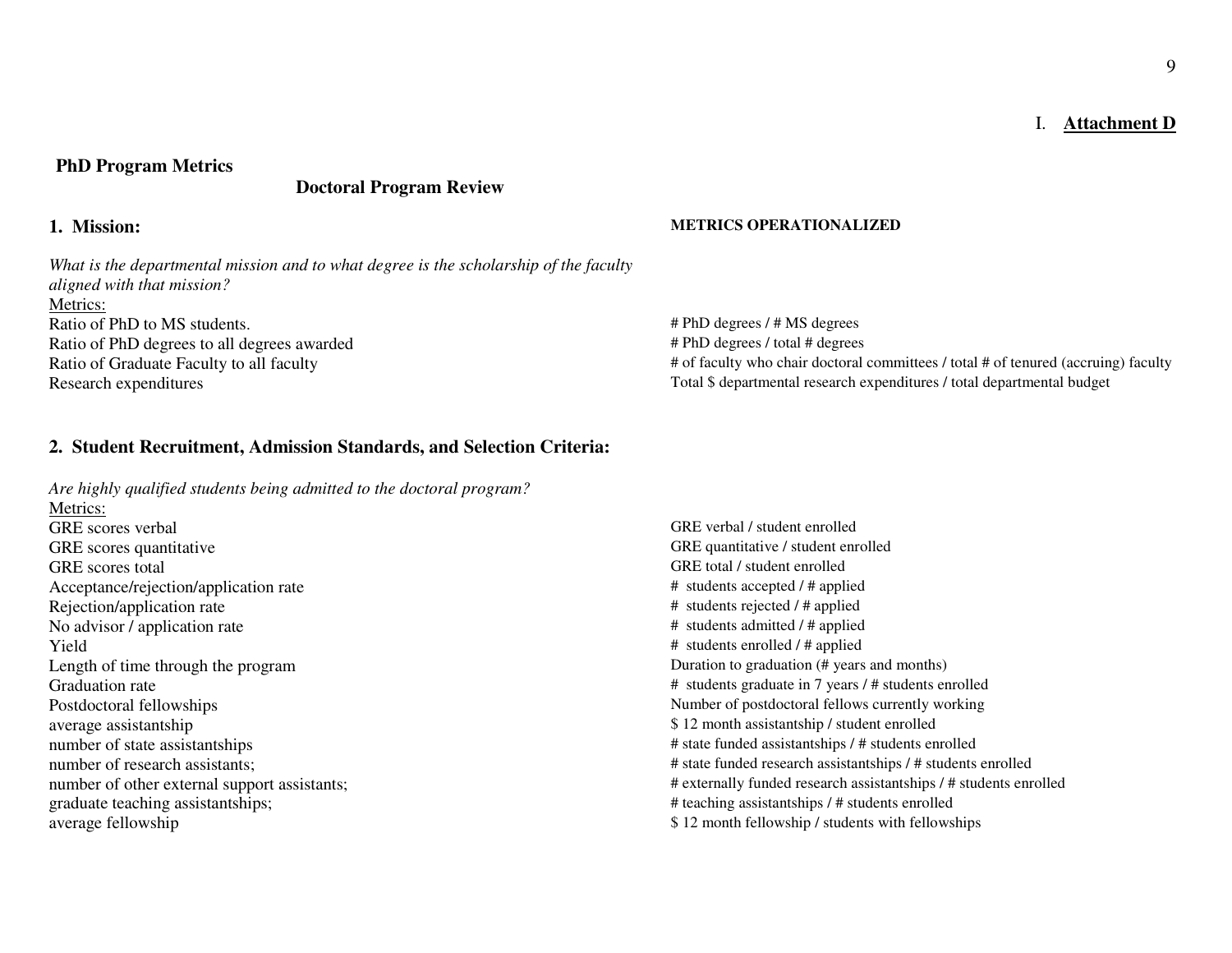number of students on fellowship  $\frac{4}{3}$  and  $\frac{4}{3}$  state funded fellowships / # students enrolled Demographics: instate/out of state  $\#$  students enrolled from in state /  $\#$  students enrolled Demographics: state or region of country nominal property nominal Demographics: foreign/domestic # students enrolled from US / # students enrolled from US / # students enrolled <br>
A female students enrolled / # students enrolled / # students enrolled / # students enrolled <br>
A female stude Demographics: age age / student enrolled age / student enrolled # ethnic minorities en Measures of productivity: National/international presentations # # presentations / # students enrolled Measures of productivity: publications <br>
# publications in peer reviewed journ Measures of productivity: external awards (predoctoral) # external research awards / # students enrolled Measures of productivity: amount of external awardsMeasures of productivity: research awards Measures of productivity: published dissertations  $*$  published dissertations  $*$  completed dissertations Where are they hired? How many are at R1 institutions?  $*$  positions obtained at R1 universities / # graduated Where are they hired? How many are at R1 institutions? # positions obtained at R1 universities  $\frac{4}{1}$  positions obtained at R1 university of graduates who have held post does  $\frac{4}{1}$  post does obtained / # graduated Number of graduates who have held post docs What was first job out?<br>
Where are they now?<br>
Where are they now?<br>  $\#$  in academic position or equivalent /  $\#$  graduated<br>  $\#$  in academic position or equivalent /  $\#$  graduated

# female students enrolled / # students enrolled  $#$  ethnic minorities enrolled /  $#$  students enrolled # publications in peer reviewed journals / # students enrolled \$ of external research awards / # externally funded awards # in academic position or equivalent / # graduated

# **3. Curriculum/Program of Study:**

| Does the curriculum support a state-of-the art doctoral program while being conducive  |                                                                             |
|----------------------------------------------------------------------------------------|-----------------------------------------------------------------------------|
| to advancing the research mission of the department?                                   |                                                                             |
| Metrics:                                                                               |                                                                             |
| Opportunities for broad education in core area                                         | # of core curricular credit hours / total credit hours                      |
| Nature of coursework                                                                   | # lecture course credit hours / total credit hours                          |
| Availability of time for research involvement / opportunity for independent research   | # credit hours of research / total credit hours                             |
| credit                                                                                 |                                                                             |
| Research methods / statistical preparation                                             | # research oriented credit hours / total credit hours                       |
| Qualifying Exams: Are the qualifying exams appropriate in scope and emphasis for       | yes / no                                                                    |
| admission to doctoral candidacy?                                                       |                                                                             |
| Dissertation: Does the dissertation demonstrate that doctoral students are prepared to | # dissertations published in peer reviewed journals / total # dissertations |
| engage in independent research?                                                        |                                                                             |
|                                                                                        |                                                                             |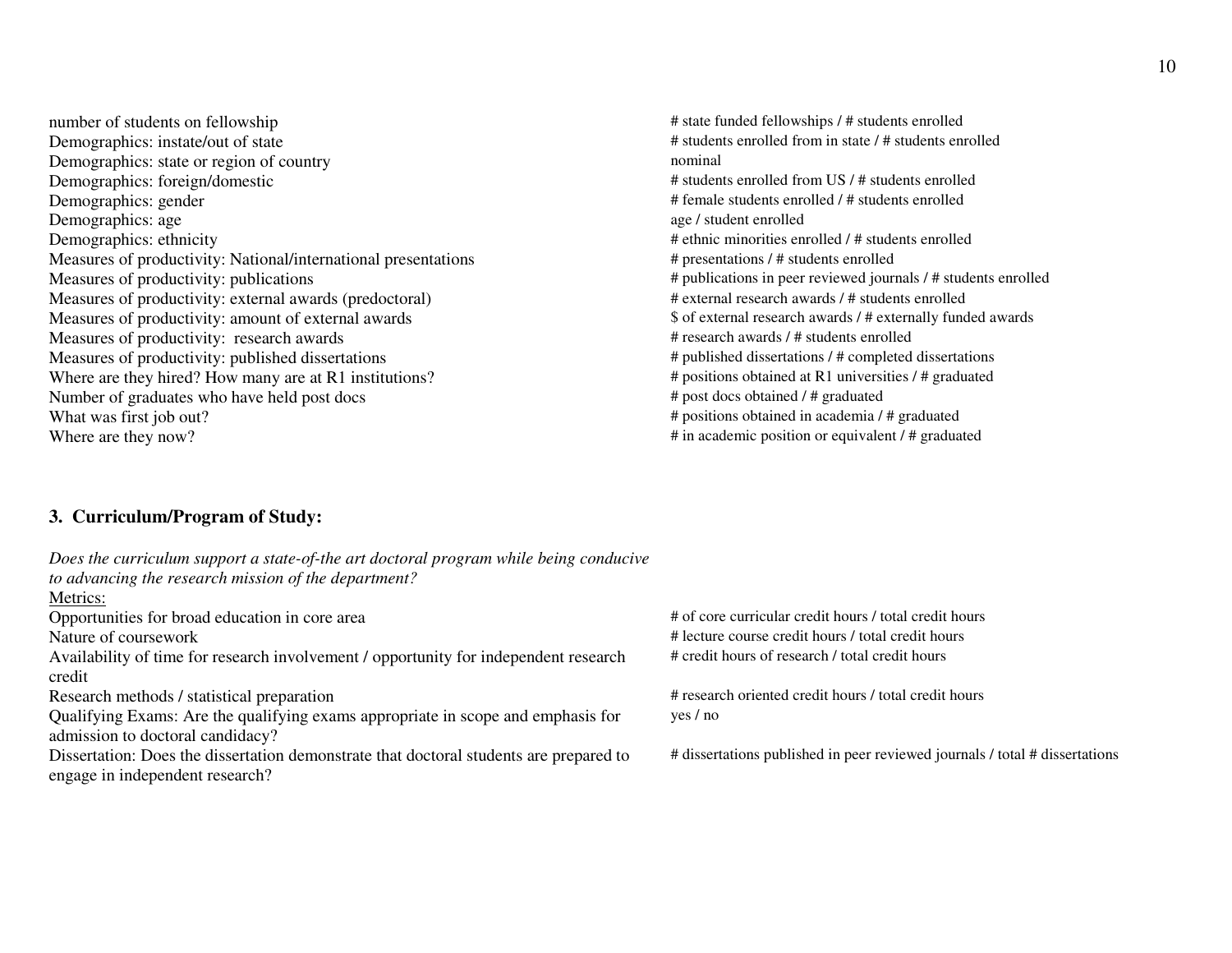# **4. Graduate Faculty / Mentoring**

*Are the graduate faculty sufficiently prepared for the advising and research training of doctoral students?* 

#### Metrics:

| From where is terminal degree?                                                      | nominal                                                                  |
|-------------------------------------------------------------------------------------|--------------------------------------------------------------------------|
| Number of doctoral students per faculty                                             | # doctoral students / # faculty                                          |
| Funded research: Funding per faculty.                                               | Total \$ amount of extramural funding / # faculty                        |
| Funded research: Number with funding                                                | # faculty with extramural funding / # faculty                            |
| Publications: Number of publications                                                | Total # publications in refereed journals                                |
| Publications: Publications per faculty                                              | # publications / # faculty                                               |
| Publications: Impact of publications                                                | Total impact of publications (cumulative impact factor) / # publications |
| Number of dissertation committees chaired                                           | # doc committees chaired / # faculty                                     |
| Number of dissertation committees served as member                                  | # doc committees served as member / # faculty                            |
| Number of graduate courses taught                                                   | # grad courses taught / # faculty                                        |
| Editorships of journals                                                             | # editors / # faculty                                                    |
| Mentoring program for junior faculty                                                | yes / no                                                                 |
| Do doctoral students receive structured, interactive, and evaluative mentoring?     | yes / no                                                                 |
| Institutionalization of a formal, planned, advisor-student matching system that     | yes / no                                                                 |
| emphasizes the process of mutual selection and gives junior faculty needed research |                                                                          |
| assistance.                                                                         |                                                                          |

# **5. Program Oversight**

*With respect to the mechanism(s) for evaluating student progress and the qualifications of the graduate coordinator, is program oversight adequate?* Metrics:

FTE dedicated graduate program coordination

FTE dedicated graduate program coordination  $\%$  FTE devoted to graduate coordination / total FTE (Fall, Spring, SummerC)<br>Student evaluation - compliance with expectations yes / no end of year meeting of graduate faculty t yes / no end of year meeting of graduate faculty to discuss progress